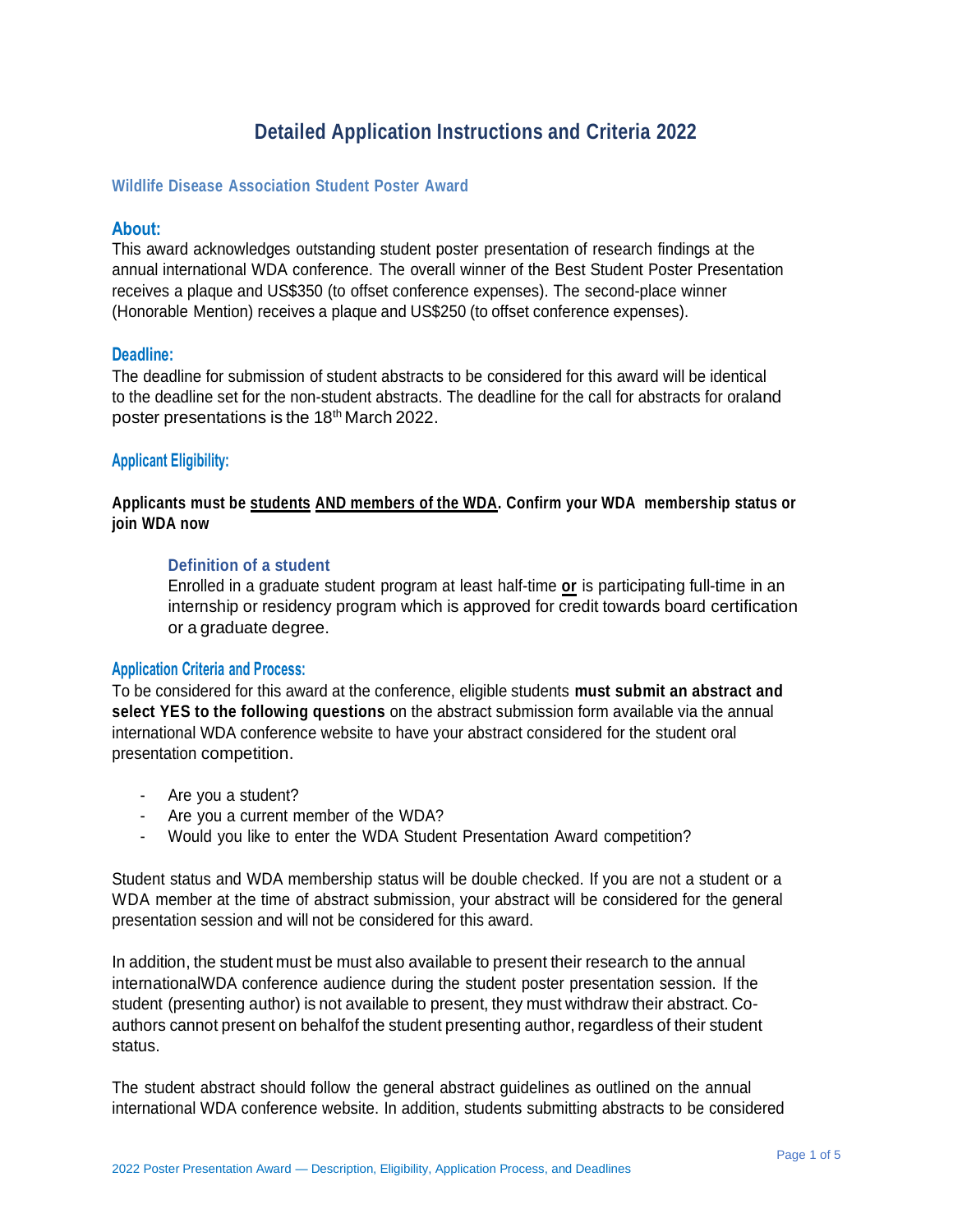for the student presentation awards should read the **Student Abstract Scoring Criteria** (see pg. 3-4 below) **and Poster Presentation Scoring Criteria** (see pg. 5 below) prior to submitting an abstract. These criteria will be used to score abstracts on a competitive basis to determine which will be chosen for the conference.

## **\*\*\*PLEASE NOTE\*\*\*\***

- **1.** Students can submit as many abstracts as they like.
- **2.** A maximum of ONE abstract will be accepted per student for each presentation modality (e.g. maximum of 1 oral presentation and 1 poster presentation per student). If a student has submittedmultiple abstracts and multiple abstracts score high enough to be accepted for presentation, the top-ranking abstract will be selected.
- **3.** Only the top 30 poster abstracts will be eligible to be judged at the conference for the Poster Presentation Award. Student abstracts that do not make the top 30, may still be selected to present at the conference if space allows but will not be judged for the student poster presentation award.You will be notified as to whether your poster has been 1) accepted for presentation and 2) if it has been selected for judging at the conference.
- **4.** WDA aims to accept as many poster presentations as possible. However, as poster space may belimited, not all poster abstracts will be accepted.
- **5.** If you indicate that you wish for your abstract to be considered for the student competition and it isnot selected, your abstract will NOT be considered for presentation for the general sessions.

OPTIONAL: FOR IN-PERSON CONFERENCES, STUDENTS ARE ENCOURAGED TO BRING AT LEAST 8 COPIES OFAN A4 VERSION OF THEIR POSTER TO PROVIDE TO JUDGES IF REQUESTED.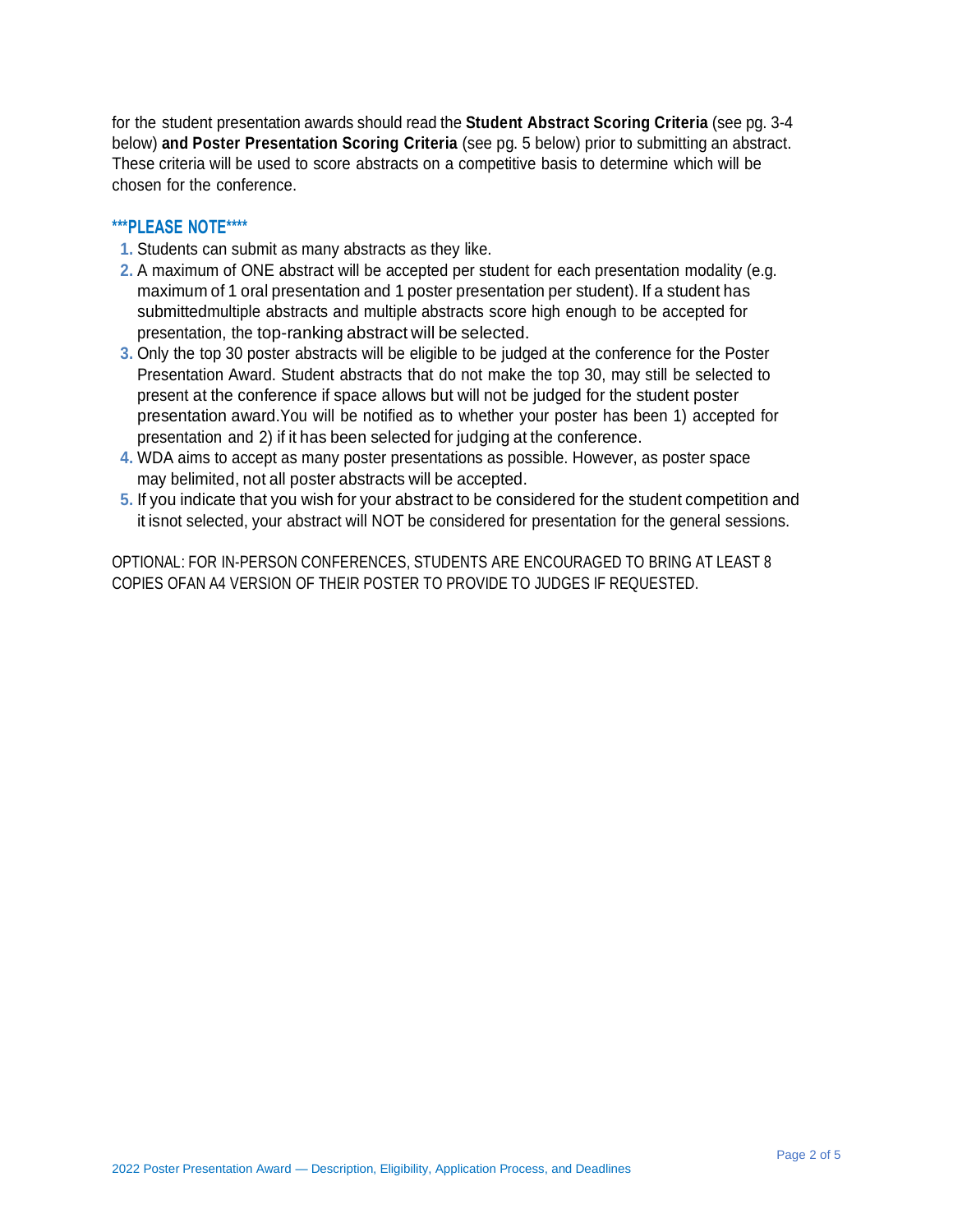# **Abstract And Poster Scoring Criteria**

## **Student Poster Abstract Scoring Criteria**

- **A. Student abstracts which do not present a scientific study organized in the manner listed in criteria(under C) are not eligible. Subheadings are not necessary, but each of these topics must be addressed in the abstract.**
- **B. Abstracts will be divided into oral and poster presentations groups for scoring. Those not awarded an oral presentation but who indicate in their submission that both oral and poster presentation options are acceptable will be further considered in the poster scoring lists.**
- **C. Students will be scored on the following criteria with a numerical score: 5 (excellent), 4 (very good),3 (good), 2 (average), 1 (poor), 0 (unacceptable)**
	- 1. **Background – the abstract must provide an adequate introduction and background to setthe stage for the study. (max 5 points)**
	- 2. **Hypothesis or Objectives – the abstract must list hypothesis(es) to be tested (as applicable) orthe objectives of the research, in a clear and concise manner. (max 5 points)**
	- 3. **Materials and Methods – the abstract must present the methods used in a clear and concise manner. The methods must be adequate to test hypothesis(es) and address objectives of study. (max 5 points)**
	- 4. **Results – the abstract must report results that relate directly to methodology and are presented in a clear and concise manner. (max 5 points)**
	- 5. **Conclusions – the abstract must include conclusions that are sound, logical, and supportedby data presented in the results section. Management implications should be presented, where appropriate. (max 5 points)**
- **D. Two additional criteria with a different scoring system will be assessed:**

**3 (meets the criteria very strongly), 2 (meets the criteria to some extent), 1 (meets the criteria in a limited way), 0 (does notmeet the criteria)**

- **1. Innovation - the study involves an important novel approach or addresses a novel topicusing new designs, methods, hypothesis, etc. (max 3 points)**
- **2. Significance – the research relates to a significant problem in the wildlife health/wildlifedisease arena with internationally**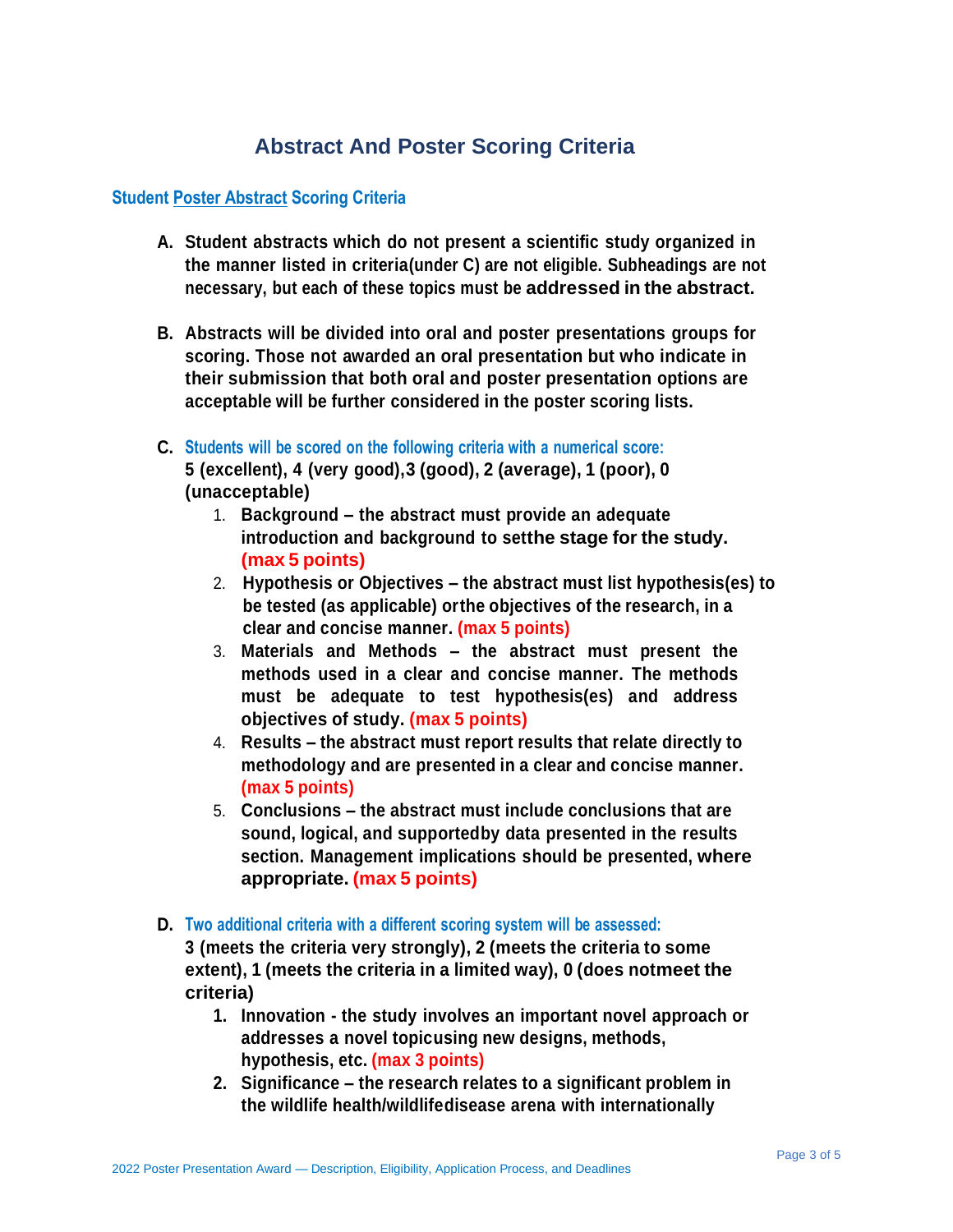**recognized relevance or of extreme local/regional importance. (max 3 points)**

- **E. Criteria for refusal of abstracts:**
	- **Abstracts that do not conform to submission guidelines listed above are to be refused.**
	- **Abstracts that score 2 or more ZEROS or are below a total of 6 points for the first 5 criteria (total of 25 points) are to equally be excluded from oral or poster presentation regardless of classification on criteria 6-7.**

**Students can obtain a maximum of 25 points from criteria 1-5 plus an additional6 points for criteria 6 and 7 to a grand total of 31 points. A final score will be calculated as the mean of the individual judge's scores.**